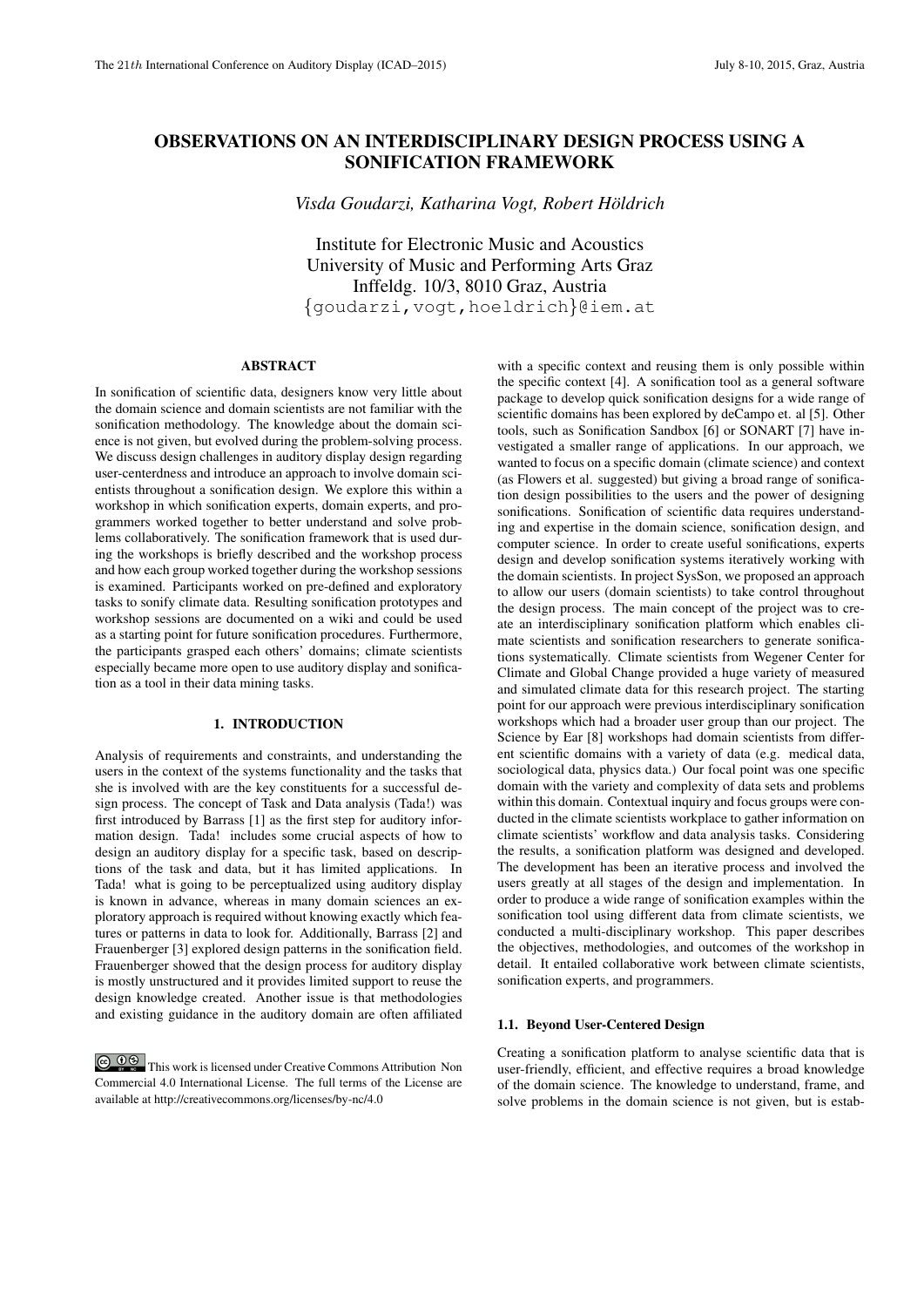lished and evolved during the design process. In such an iterative process, users become co-designers not only at design time, but throughout the whole existence of the sonification system. Rather than presenting users with closed systems or predefined sonifications, we planned an iterative system design that evolves by user's engagement to explore and design a variety of sonification possibilities for their problem domain. This allows the users to extend the system to fit to their specific tasks and needs while being assisted by sonification experts in this process. We partially used user-centred [9] and participatory design, but we extended our approach in parts to meta-design [10] to shift some control from designers to the domain scientists by empowering them to create and contribute their own objectives in the sonification design method. A sonification system for analysing data is a living entity which evolves during and after the design process continuously. Thus, the participation of the users in the design decisions go beyond the processes at the design time. We also included participatory design [11] to involve users in the co-design process with the sonification designers. Despite the advantages of participatory design during the design time, sonification systems need to be evolvable to fit new needs and tasks created by users after the completion of the system. Therefore, we needed the domain scientists to be fully involved to contribute and modify the system themselves when new needs arise. Nevertheless, the sonification design space [?] is huge and impossible to be explored by novice sonification designers. Thus, during the workshops we focused on specific use cases that represent a variety of domain scientists workflows to explore the design space. The SysSon approach is an open framework for sonification researchers and climate scientists to develop a variety of sonifications but also having the option of using default mappings of climate parameters to sound parameters, suggested by experts. Fig. 1 shows the scheme of collaborative and individual spheres for climate scientists and sound experts (sonification experts and audio programmers) within SysSon platform.



Figure 1: Collaboration between Domain Scientists (Climate Scientists) and Sound Experts in a Shared Context Scenario

## 1.2. PROBLEM DOMAIN

Climate data is an ideal domain to apply sonification for a number of reasons including the typically large multivariate data sets, the dynamically changing time-based nature of the data, and the complex nature and process of creating models. Climate data is usually temporal, spatial, or spatio-temporal. Measured and modelled climate data used for this project is provided by Wegener Center for Climate and Global Change (https://wegcenter.uni-graz.at) in the Network Common Data Form, an open standard for multidimensional data. (NetCDF, http://www.unidata.ucar.edu).

## 2. SONIFICATION PLATFORM

The software resulting from the analysis of the preliminary Contextual Inquiry is a platform that links data processing, visualisation, and auditory display. The framework has two front-ends for different users' purposes and skills; first as an analytical tool for the climate scientists and second as a development environment for expert users (sonification experts and sound designers). The second group has the option of editing and compiling new sonification scripts in an interactive shell. This option is also open for the first group in case the domain scientists are interested in exploring the sound domain further and taking over the role of co-designers. The graphical user interface (GUI) allows users to parameterise and explore pre-defined sonification designs with their own data sets. The main component of the interactive GUI consists of a plotting interface and a sonification interface. Users can interact with this interface by uploading a data set, zooming in and out of a plot, and exploring different dimensions of the data by using sliders. The SysSon platform is as an open source project, running on all major operating systems. It is released under the GNU General Public License. For more information see https://github.com/iemprojects/sysson. A screenshot of the sonification interface is shown in Fig. 2. This sonification platform is used as a collaborative design space in the workshop described in the next section.



Figure 2: A Screenshot of the Sonification Interface.

#### 3. PROCEDURE

As described in the previous section, a combination of usercentered and meta design is used to collaboratively create sonification solutions to the climate scientists' problems. This collab-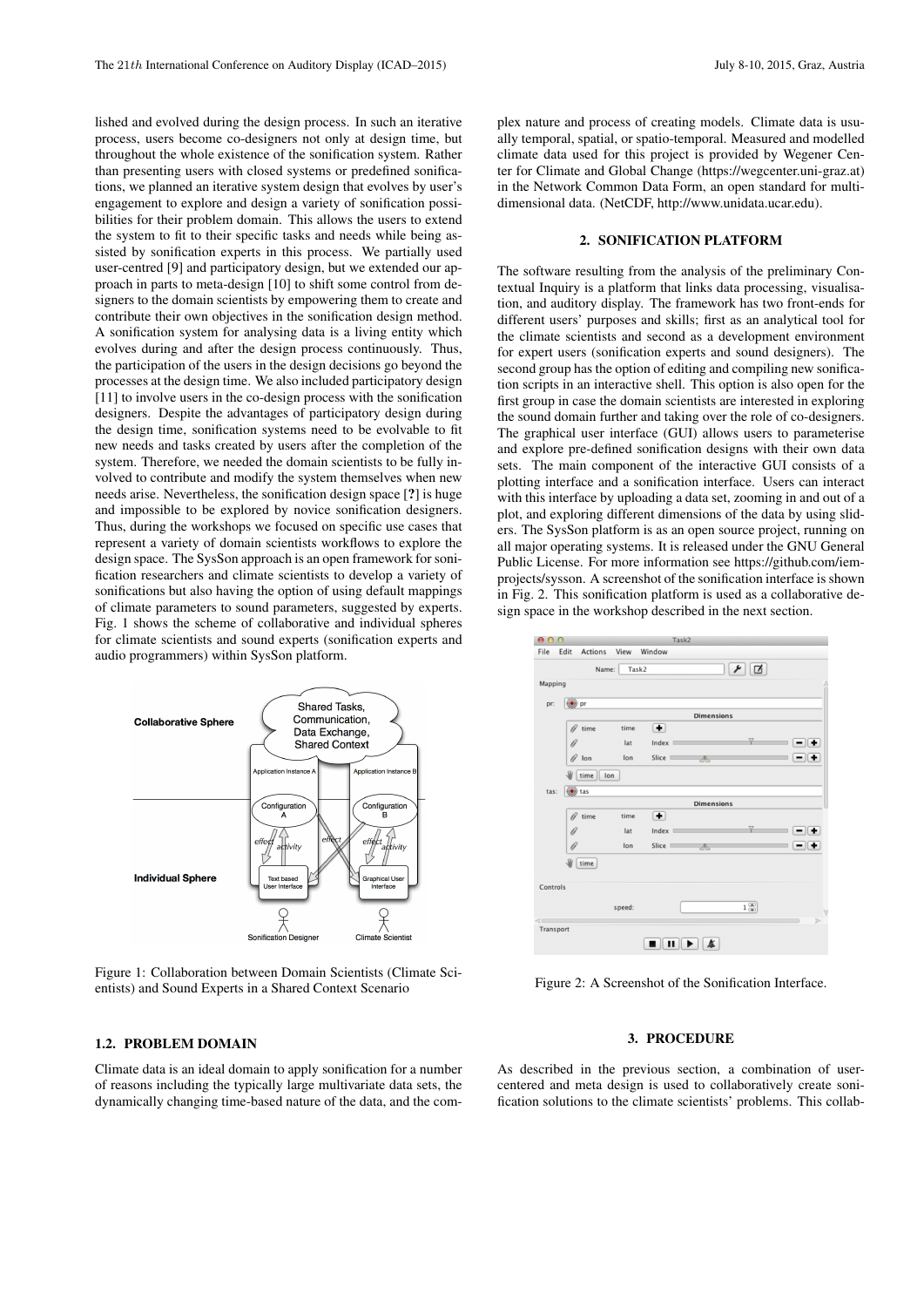orative research process was compacted into an experimental Climate by Ear workshop process. The multidisciplinary workshop was two and a half days long and it brought together sonification experts, climate scientists, and audio programmers. There were 4 climate scientists, 6 sound experts (3 out of 6 Professors), 7 males and 3 females in the workshop. The participants were from different levels of expertise in their field. 4 PhD. candidates, 2 PostDocs, and 4 Professors were present at the workshop at a time.

At the beginning of the workshop, the project team introduced the project and the sonification platform. A climate scientist from the project team also gave an introductory lecture on climate data and the data sets that were going to be used during the workshop.

Afterwards, participants were divided into two groups. The groups changed by each task. In each group, there was at least one project member, one or two audio programmers, two climate scientists, and one or two sonification experts. The workshop was divided into hack sessions within groups and discussions between all groups at the end of each hack session. Hack sessions lasted between 2 to 4 hours. The hack sessions entailed the development of three tasks that included sonification strategies and experimentation with the SysSon platform via iterative coding. Some scripts for data input and basic sound synthesis routines were prepared in advance to allow participants to focus on the sonification design process.

During the first session, both groups worked on the same task. By the second and third sessions, each group was structured to work on a separate problem to allow a variety of tasks to be explored. Each group started tackling the task by brainstorming and identifying potentially more interesting research questions for the climate scientists within the data sets used in the task. Then sonification experts introduced some ideas and the sonification design process turned into a more collaborative and experimental approach. The dynamic and experimental nature of the collaboration made it more difficult to stick to the pre-defined tasks and finally each group either focused on the data and research questions that were more interesting for the climate scientists in that specific team, or were more manageable to sonify within a short amount of time for the audio programmers.

#### 3.1. First Session

For the first task, we used near surface temperature and precipitation data in monthly means (one value/month) over 156 years in the past (1850 - 2005) and 295 years in the future (2006 - 2300). The goal for this task was to scan temperature and precipitation data and listen to both simultaneously to find different patterns in various geographical regions. We wanted that teams make decisions on how to read through data dimensions, chose specific regions or global data, find metaphoric sonification designs to distinguish between temperature and precipitation changes, and compare the zonal data sets to the full range of data sets.

# *3.1.1. Group A Strategy*

The sonification approach for this task was parameter-mapping using granular synthesis. The group restricted themselves to a specific region. Some ideas that were implemented in this group entail:

- Using pitch and amplitude to perceptualize precipitation level.
- Keeping the density of the grains fixed.
- Using upward glissandi for north, downward glissandi for south mapping.
- Using panorama for east west mapping.
- Using noise gate to display only data above a certain threshold.

The climate scientists suggested to combine multiple parameters because one parameter alone does not represent extreme scenarios in climate. Precipitation is not linearly distributed and shows only a few outliers and it sounds pretty uniform in one area. Thus, it needs to be displayed over broader regions. Examples of sonifications created during the workshop could be found on the workshop's wiki: https://github.com/iemprojects/sysson/wiki/ClimateByEar.

## *3.1.2. Group B Strategy*

This group decided on convection areas, e.g., Monsoon areas, where temperature and precipitation are highly interacting. For their first attempt, they tried to sonify data from the Himalaya region with panned longitude, latitude as frequency, and density as rain. They also explored the sonification of different regions. For instance: temperature seemed to be very stable in Northern India in the sonification which is not true. Then they chose a new region, where there is more variation in both temperature and precipitation such as Boulder, Colorado.

The grid resolution of the data might have been too coarse for the task in order to calibrate the sonification properly. Thus, the sounds created during this task did not meet the expectations of the climate scientists.

## 3.2. Second Session

As mentioned before, for this session we did not use the predefined data sets and tasks. Instead, the climate scientists in each group discussed what are some of the more challenging and interesting phenomena they would like to analyse using sonification. The structure of the wokrshop was very dynamic and the participants were in different groups during each session.

## *3.2.1. Group C Strategy*

This group consisted of more climate scientists who work with radio occultation (RO) data sets. The RO method is a remote sensing technique making use of GPS signals to retrieve atmospheric parameters (refractivity, pressure, geopotential height, temperature) in the upper troposphere-lower stratosphere (UTLS), which is defined as the region between around 5km and 35km height.

The group focused on the quasi-biennial oscillation (OBO); a quasi-periodic oscillation of the equatorial zonal wind between easterlies and westerlies in the tropical stratosphere with a mean period of 28 to 29 months. An extratropical QBO signal should be hearable at higher latitudes with a different phase. Reading and processing data for this task took most of the time of this session and the group managed to finish an Audification of the data.

# *3.2.2. Group D Strategy*

This group adopted the sonification patch of the first task (including a monthly/yearly reference to display the time passed). They focused on finding interesting patterns in the El Nino region: - 170 degrees South to +120 degrees North (Equator: +/-5) They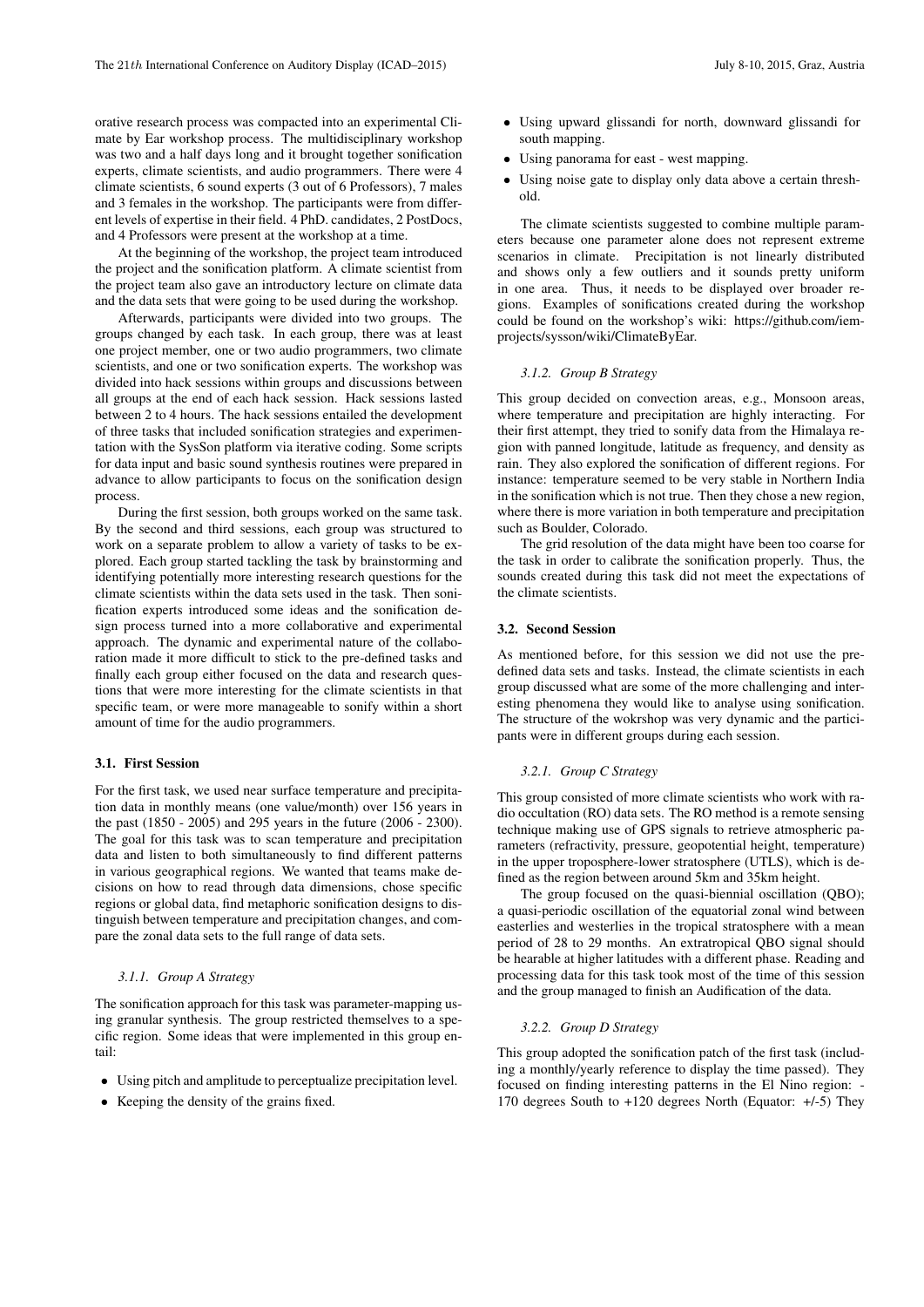tried different frequency mappings and examined a high density of sound grains with a randomly chosen dataset. Through experimenting by slowing down the playback time, playing grains with higher densities, and tuning the frequency, the resulting rhythmic patterns got more hearable.

Using granular synthesis for both temperature data and precipitation data made it difficult with quick playback to hear the synchronicities, because the precipitation grains are longer than the temperature grains and some patterns got masked. Then the group tried a different approach by changing the mapping polarity of precipitation sound because low precipitation as very high pitches was not very useful using this granular synthesis. (Examples could be found on the workshop's wiki page)

#### 3.3. Third Session

## *3.3.1. Group E Strategy*

This group explored using climate model data - future projections for temperature - to examine atmospheric variability patterns in climate model projections (e.g., Monsoon.) The data used was from three different sources for two different scenarios from the time frame 2006 to 2100. Some problems that the group ran into were that within such small datasets they were not sure if the difference between the two models is hearable at all. It was not clear if the problems are generated by the sound synthesis patch or from data reading complications. Another challenge was the limitation of the programming language (ScalaCollider) we were using throughout the workshop regarding sound synthesis capabilities. ScalaCollider is a SuperCollider client for the Scala programming language. Since the sonification platform we were using is built in Scala, ScalaCollider was used for the user side. ScalaCollider is still an experimanl system which reduces functionalities comparing to SuperCollider and provides higher level abstractions. The documentation is also very sparse which makes the learning curve, especially during a workshop, steeper.

## *3.3.2. Group F Strategy*

This group tried to sonify wind data. The main question to answer in this task was how to display a vectorial value. The approach was to map timbre space to represent vector's angle (e.g. North-South direction as rising-falling sound; East-West as crescendo/decrescendo sound). Exploring wind data took so long that this session was finished without any completed sonifications. The discussion continued with the other group the next day and all participants together finished a patch for this task collaboratively which could be found on the workshop's wiki.

#### 3.4. Pre and Post Questionnaires

The participants of the workshop filled out a questionnaire before and after the workshop. The format of the pre and post questionnaires were the same but the content was slightly different. The aim of these questionnaires was to get an overview on the participant's familiarity with the basic concepts of the other discipline before and after interacting and working with people from the other domain. In both questionnaires, each participant was supposed to describe six words related to climate science, six words related to sound, and five words that could belong to both domains. The words were ordered randomly and there was a different set of words given in pre and post questionnaires. The climate words

were chosen from the results gathered by the preliminary Contextual Inquiries mentioned before. The list of words used in the pre-workshop questionnaire is illustrated on Fig. 3.



Figure 3: Domain Specific Terms used in Pre-Workshop Questionnaire

Results from pre and post questionnaires showed (Fig. 4) that the number of correct answers regarding the other domain improved only slightly for climate scientists after the workshop. However, there was no statistically significant outcome in our analysis due to the small number of participants. Additionally, there were setbacks in responses of sound experts regarding climate terms and neutral terms after the workshop which we estimate to be because of fatigue.



Figure 4: Correct Answers of Sound Experts (SE) and Climate Scientists (CS) to Domain Related Terms in Pre and Post Workshop (WS) Questionnaires.

# 4. REFLECTIONS

Based on feedback from the participants, the collaborative nature of the workshop was very refreshing and innovative. Empowering the users in making design decisions helped to engage them more in the process of sonification and designing sonifications together with sound and sonification experts gave the climate scientists more perspective on how sonification is really done, what are some of the possibilities, and how sound parameters could be used. Sound experts on the other hand gained deeper insights on climate data science and some of the interesting features of climate data that could be interesting to sonify and analyse.